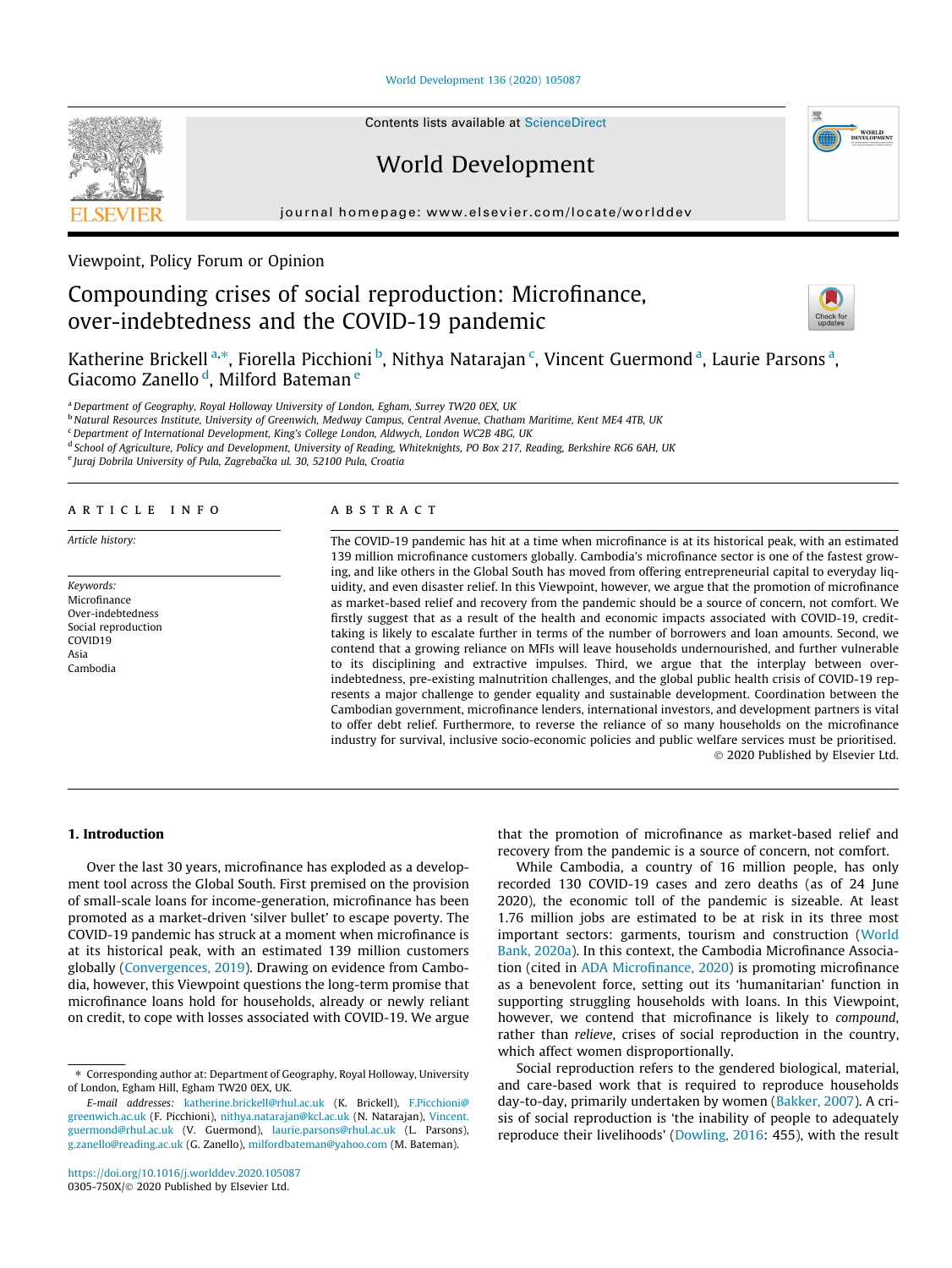that credit-taking becomes necessary to sustain household survival ([Roberts, 2016\)](#page-3-0). Even prior to the pandemic, the microfinance sector's expansion in Cambodia temporarily papered over gaps in public service provision experienced strongly in rural areas, where liquidity was used to deal with household cash-flow uncertainties linked to education, health, and food. We suggest firstly that with the economic impacts associated with COVID-19, credit-taking is likely to escalate further in terms of borrower number and loan amounts. Secondly, we contend that economic downturn and the absence of social safety nets will lead to women's bodily and emotional 'depletion' in trying to service these loans through heightened burdens of (un)-paid work. Microfinance, over-indebtedness and the COVID-19 pandemic are, therefore, compounding crises of social reproduction that will ultimately have a detrimental impact upon progress towards gender equality and sustainable development.

## 2. Microfinance in crisis

Initially funded through a non-profit model, MFIs today are today commercial for-profit enterprises, which offer high returns to global investors ([Harper, 2011](#page-3-0)). The drive for new borrowers among the world's poorest, combined with deregulation in loan amounts, interest rates, and forms of collateral, have led critics to question claims of poverty alleviation, suggesting instead that microfinance is actually worsening the lives of the poorest ([Bateman, 2010; Mader, 2015; Roy, 2010; Guérin, Morvant-Roux,](#page-2-0) [& Villarreal, 2014; Taylor, 2013](#page-2-0))

Cambodia's microfinance sector is characterised by unfettered growth and in the last decade has been propelled by the entry of global financial institutions seeking a high return ([Bateman,](#page-2-0) [2017\)](#page-2-0). As a result, the sector is one of the fastest growing globally, with the borrower numbers rising from 300,000 in 2005 ([World](#page-3-0) [Bank, 2017](#page-3-0)) to 2.2 million today [\(CMA, 2020](#page-2-0)). In Cambodia, successive shifts towards deregulating and commercialising the sector over the past two decades have seen microfinance extended to precarious households. Borrowers are increasingly experiencing problems of over-indebtedness, compelling families to reduce food consumption, take out new loans to service prior debts, migrate for work, and even sell their land to repay a microloan [\(Bylander,](#page-2-0) [2015; LICADHO, 2019\)](#page-2-0). A range of other human rights infringements have also been linked to the microfinance industry, including child and debt-bonded labour [\(Brickell et al., 2018\)](#page-2-0). In January 2020, even before the pandemic shutdown took hold, the UN's independent debt lead Juan Pablo [Bohoslavsky \(2020\)](#page-2-0) went so far as to say that Cambodia had a microfinance crisis. For the first time, total outstanding loans financed by the banking and microfinance sectors have surpassed Cambodia's total GDP ([World Bank, 2019:](#page-3-0) [18](#page-3-0)).

COVID-19 represents a major risk to borrower households in Cambodia, the majority of whom are reliant on labour wages to repay loans ([Green & Estes, 2019\)](#page-3-0). The pandemic is having significant repercussions on global garment supply chains, a hugely important sector not only for the country's economy, but critically, for households reliant on it. Delays or suspension of raw material delivery, and plummeting demand from Europe and the US, have led international retailers to cancel orders. As a result, many garment factories are interrupting production and either firing or temporarily suspending workers. The garment, textile and footwear sector generates employment for approximately one million workers, nearly 80% of whom are women in Cambodia [\(ILO, 2018](#page-3-0)). It is estimated by the [World Bank \(2020b\)](#page-3-0) that under a scenario of prolonged disruption, poverty rates for manufacturing workers in the country could increase by over 20%. The CMA (cited in [ADA](#page-2-0) [Microfinance, 2020](#page-2-0)) has acknowledged that a 'big concern' are the lost remittances to rural areas from this overwhelming female cohort of workers.

In April 2020, the World Bank's regional update [\(2002b\)](#page-3-0) emphasised how support for indebted households is critical to avoid further financial instability, especially in economies like Cambodia's, with high levels of private debt. It is therefore extremely worrying that the main MFIs are resisting provisioning to distressed clients, such as repayment freezes, fearing the inevitable impact on their profits [\(Radio Free Asia, 2020\)](#page-3-0). In June 2020 the Cambodian government even recommended that financial institutions, including MFIs, confiscate property from any borrowers who participate in debt repayment refusal movements [\(VOD, 2020](#page-3-0)). The worsening of private debt in Cambodia is a globally pervasive phenomenon [\(Liu, Garrido, & DeLong, 2020](#page-3-0)). However, it will inevitably impact heaviest in emerging economies dependent upon rapidly declining remittances and formal employment in the garment sector to provide income streams to the poorest sections of the community. In Bangladesh, for instance, large-scale redundancies in the garment sector since January 2020, coupled with a rapid decline in remittances, have already seriously undermined the functioning of the local economy [\(Amit, 2020](#page-2-0)). Other emerging evidence, from across Asia, points to the significance of MFI overindebtedness, and to distress borrowing as a result of the COVID-19 pandemic.

#### 3. Over-indebted and undernourished

Although microfinance loans assist in household food consumption in the short-term, the long-term burden of newly-acquired loans from the COVID-19 shutdown, on top of existing ones, will only exacerbate household over-indebtedness and the challenges of social reproduction. Over-indebtedness is a debt in which the repayment, and costs associated with it inflict an unduly high and ongoing set of sacrifices to meet loan obligations [\(Schicks,](#page-3-0) [2013\)](#page-3-0). Media coverage in Cambodia suggests that for indebted garment workers and their families earning less due to COVID-19, 'debts to MFIs are a more immediate threat than the virus', with workers facing a decision between eating or repaying loans ([Flynn & Dara, 2020\)](#page-2-0).

Food and nutrition insecurity are identified as MFI-induced threats amongst borrowers in Cambodia ([LICADHO, 2019\)](#page-3-0). A study of 1480 over-indebted microfinance borrowers in the country discovered, that the most common sacrifice or coping strategy was to reduce the quality of food (48%) or the quantity of food (44%) ([Liv,](#page-3-0) [2013\)](#page-3-0). Despite substantial progress towards Sustainable Development Goal (SDG) 2, food and nutrition security in Cambodia faces major challenges caused by shocks and chronic inefficiencies of the food systems and rapidly changing food environments ([WFP,](#page-3-0) [2019\)](#page-3-0). This is a serious issue on three counts. First, in the garment sector, even before COVID-19, many workers were found to be medically malnourished, consuming an average intake of 1598 calories per day, which is half the recommended amount for a woman working in an industrial context ([Labour Behind the](#page-3-0) [Label, 2013\)](#page-3-0). Second, Cambodia is experiencing the nutrition transition. Undernutrition has decreased over the past two decades, but remains prevalent and coexists with forms of micro-nutrient deficiency and increased rates of overnutrition and obesity ([Fanzo et al., 2018](#page-2-0)). Third, there is no state provisioning and a patchy NGO-led coverage of food support to rural communities which make up the vast majority of the country's populace.

### 4. Gendered crises

The intersecting crises of social reproduction, overindebtedness and undernourishment are exacerbated by for-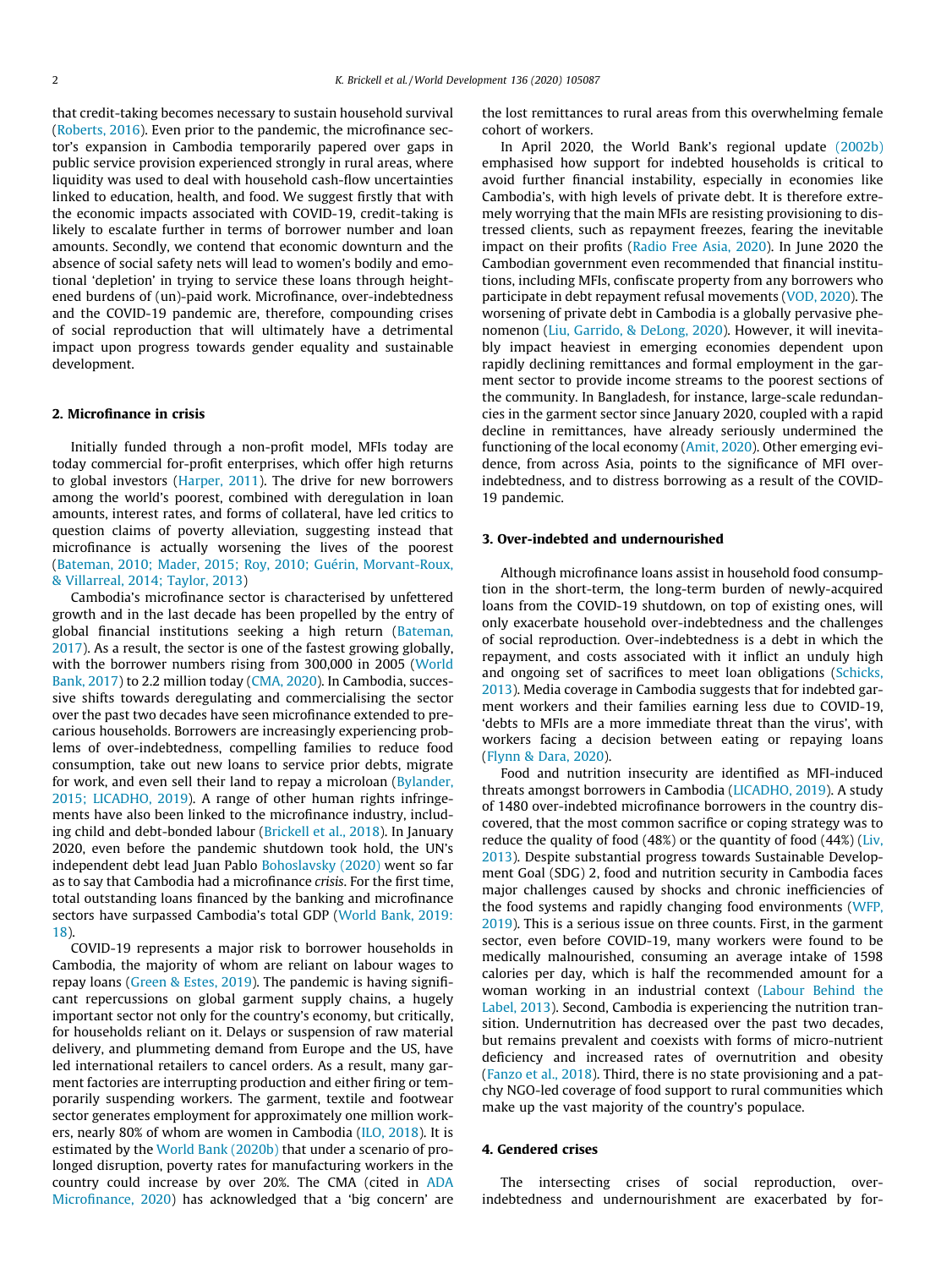<span id="page-2-0"></span>profit microfinance lending, and are intensely gendered. Women not only comprise 80% of microfinance borrowers (Convergences, 2019), but are also central to nutrition provisioning as part of household social reproduction. This borrowing pattern and allocation of household responsibility is readily observable in Cambodia, where 'the strains created by over-indebtedness are often disproportionately borne by women' (Green & Bylander, forthcoming, np). As such, there are risks that proliferating over-indebtedness, combined with heightened difficulties of nutrition provisioning, have the potential to deepen gendered burdens of survival-work.

Research has highlighted, for example, how women's increased burden of work in undertaking both productive and reproductive labour can lead to their bodily and emotional depletion (Arimond et al., 2011; Beaujot & Anderson, 2004), referring to situations in which 'resource outflows exceed resource inflows in carrying out social reproductive work over a threshold of sustainability, making it harmful for those engaged in this undervalued work' ([Rai et al.,](#page-3-0) [2014: 88–9](#page-3-0)). We suggest here that depletion is engendered by the physical nature of work that household members, particularly women, undertake in bearing and repaying debt (Federici, 2004).

Increased pressure upon women's reproductive labour, combined with disruptions to household income, risks adverse nutritional impacts for women and children in particular (Arimond et al., 2011). As a result, COVID-19 could revert recent gains made on undernutrition and negatively impact access to healthy and diverse diets. Like many countries in the Global South, Cambodia is experiencing multiple burdens of malnutrition. For example, 47% of women of reproductive age suffer from anaemia, 32% of children under 5 are stunted, and 10% are wasted and 14% of children and adolescent boys and 9% of girls are overweight (Fanzo et al., 2018). These figures and the prospect of their upward trajectory are of concern given the close relationship between malnutrition, ill health and infectious diseases. The interplay between over-indebtedness and the global public health crisis of COVID-19 represents, therefore, a major challenge to gender equality and sustainable development.

### 5. Conclusion: COVID-19 and the depletion of social reproduction

In this Viewpoint, we have argued that microfinance lending is likely to be used by borrowers as a cornerstone for propping up the social reproduction of households in response to the COVID-19 pandemic. While over-indebtedness in Cambodia has been classed as a 'slow crisis hidden in plain sight' (Brickell, 2020: 203), the pandemic has brought it into more explicit view. Cambodian households have become increasingly reliant upon microfinance borrowing to cope with gaps in public service provisioning. But microfinance is not a fix for their everyday crises, any more than it is for their longer-term survival. The scale and embeddedness of MFIs may have offered a short-term crutch for the government. But long-term, the sustainability of the nation's households is far from certain. As a result, the feminist lens of depletion through social reproduction asks searching questions about the gendered panorama of crisis response and harm.

The government and microfinance lenders should, in the first instance, heed calls from the NGO community to ensure relief to all borrowers in the form of repayment suspensions on loans and interest accruals for a minimum of three months, to return borrowers' land titles kept as collateral by MFIs, and to work with international investors and development partners to design debt relief programmes (CCHR, 2020; LICADHO, 2020). Second, it must address and monitor through nationwide research, the long-term crisis of social reproduction, exacerbated by the pandemic. This needs to include the implementation of inclusive socio-economic policies which protect and improve the livelihoods and wages of workers, as well as the re/construction of public welfare services on a large scale. By failing to do so, the government will otherwise contribute to the entrenched reliance of so many households on the microfinance industry for survival.

#### Conflict of interest statement

There are no conflicts of interest related to the submission of the manuscript titled 'Compounding crises of social reproduction: Microfinance, over-indebtedness and the COVID-19 pandemic'.

#### Acknowledgements

This research team and paper was supported by the UKRI Global Challenges Research Fund [Grant number ES/T003197/1] and the British Academy Postdoctoral Fellowship scheme [ref: pf170152].

#### References

- ADA microfinance (2020) Voices from the ground: Cambodia and Myanmar.<br>[online] Available at <https://www.ada-microfinance.org/en/covid-19-Available at <https://www.ada-microfinance.org/en/covid-19crisis/fiche-covid-19-crisis/2020/04/lmdf-presente-voices-from-the-groundcambodge>. [Accessed 2 May. 2020].
- Amit, S. (2020) 'Long read: Coronavirus and the Bangladesh economy: Navigating the global Covid 19 shutdown'. LSE blog 1 April 2020. Available at <https:// blogs.lse.ac.uk/southasia/2020/04/03/long-read-coronavirus-and-thebangladesh-economy-navigating-the-global-covid-19-shutdown/> [Accessed 1 July. 2020].
- [Arimond, M., Hawkes, C., Ruel, M. T., Sifri, Z., Berti, P. R., Leroy, J. L., ... Frongillo, E. A.](http://refhub.elsevier.com/S0305-750X(20)30213-8/h0015) [\(2011\). Agricultural interventions and nutrition: Lessons from the past and new](http://refhub.elsevier.com/S0305-750X(20)30213-8/h0015) [evidence. In B. Thompson & L. Amoroso \(Eds.\),](http://refhub.elsevier.com/S0305-750X(20)30213-8/h0015) Combating Micronutrient deficiencies: Food-based approaches [\(pp. 41–75\). Oxford: CAB International](http://refhub.elsevier.com/S0305-750X(20)30213-8/h0015).
- [Bakker, I. \(2007\). Social reproduction and the constitution of a gendered political](http://refhub.elsevier.com/S0305-750X(20)30213-8/h0020) economy. [New Political Economy, 12](http://refhub.elsevier.com/S0305-750X(20)30213-8/h0020)(4), 541–556.
- Bateman, M. (2010). [Why doesn't microfinance work? The destructive rise of local](http://refhub.elsevier.com/S0305-750X(20)30213-8/h0025) neoliberalism[. London: Zed Books.](http://refhub.elsevier.com/S0305-750X(20)30213-8/h0025)
- [Bateman, M. \(2017\). The rise of Cambodia's microcredit sector: An unfolding](http://refhub.elsevier.com/S0305-750X(20)30213-8/h0030) calamity. [European association of development research and teaching general](http://refhub.elsevier.com/S0305-750X(20)30213-8/h0030) [conference: Globalisation at the crossroads: Rethinking inequalities and boundaries](http://refhub.elsevier.com/S0305-750X(20)30213-8/h0030).
- [Beaujot, R., & Anderson, R. \(2004\). Stress and adult health: Impact of time spent in](http://refhub.elsevier.com/S0305-750X(20)30213-8/h0035) [paid and unpaid work, and its division in families.](http://refhub.elsevier.com/S0305-750X(20)30213-8/h0035) PSC Discussion Paper Series, 18 [\(8\). Article 1.](http://refhub.elsevier.com/S0305-750X(20)30213-8/h0035)
- Bohoslavsky, J. P. (2020) Private debt and human rights. In: United Nations, Human Rights Council 43rd Session. New York, 24 Feb-20 Mar. Available at: <https:// undocs.org/A/HRC/43/45> [Accessed 1 May. 2020].
- Brickell, K. (2020). [Home SOS: Gender, violence and survival in crisis ordinary](http://refhub.elsevier.com/S0305-750X(20)30213-8/h0045) Cambodia[. Oxford: Wiley.](http://refhub.elsevier.com/S0305-750X(20)30213-8/h0045)
- [Brickell, K., Parsons, L., Natarajan, N., & Chann, S. \(2018\).](http://refhub.elsevier.com/S0305-750X(20)30213-8/h0050) Blood bricks: Untold stories [of modern slavery and climate change from Cambodia](http://refhub.elsevier.com/S0305-750X(20)30213-8/h0050). Egham: Royal Holloway, [University of London](http://refhub.elsevier.com/S0305-750X(20)30213-8/h0050).
- [Bylander, M. \(2015\). Credit as coping: Rethinking microcredit in the Cambodian](http://refhub.elsevier.com/S0305-750X(20)30213-8/h0055) context. [Oxford Development Studies, 43](http://refhub.elsevier.com/S0305-750X(20)30213-8/h0055)(4), 533–553.
- Cambodia Microfinance Association (CMA) Latest data for Cambodian microfinance 29 January 2020. Available at https://www.cma-network.org [Accessed 30 Apr.2020].
- CCHR (2020) Suspend MFI debts and return land titles amid COVID-19 pandemic. [online] Phnom Penh: Cambodian Center for Human Rights. Available at: <https://cchrcambodia.org/index\_old.php?title=Suspend-MFI-Debts-and-Return-Land-Titles-Amid-Covid-19-Pandemic&url=media/media.

php&p=press\_detail.php&prid=753&id=5&lang=eng> [Accessed 30 Apr. 2020].

- Convergences (2019) Microfinance barometer 2019. [online] Paris: Convergences. Available at: <http://www.convergences.org/en/104906-2/> [Accessed 30 Apr. 2020].
- [Dowling, E \(2016\). Valorised but not valued? Affective remuneration, social](http://refhub.elsevier.com/S0305-750X(20)30213-8/opt7FL127KkP5) [reproduction and feminist politics beyond the crisis.](http://refhub.elsevier.com/S0305-750X(20)30213-8/opt7FL127KkP5) British Politics, 11(4), [452–468](http://refhub.elsevier.com/S0305-750X(20)30213-8/opt7FL127KkP5).
- Federici, S. (2004). Caliban and the witch[. Brooklyn: Autonomedia.](http://refhub.elsevier.com/S0305-750X(20)30213-8/h0075)
- Flynn, G., & Dara, M (2020) Garment workers cornered by job loss, virus fears and looming debt. [online] VOD, 16 April. Available at: <https://vodenglish. news/garment-workers-cornered-by-job-loss-virus-fears-and-looming-debt/> [Accessed 2 May. 2020].
- Fanzo, J., Hawkes, C., Udomkesmalee, E., Afshin, A., Allemandi, L., Assery, O., et al.  $(2018)$  Global nutrition report 2018. [Online] Available <https://globalnutritionreport.org/reports/global-nutrition-report-2018/> [Accessed 28 Apr. 2020].
- Green, N., & Bylander, M. (forthcoming) The coercive power of debt: Microfinance and land dispossession in Cambodia. Sociology of Development. Online before print.